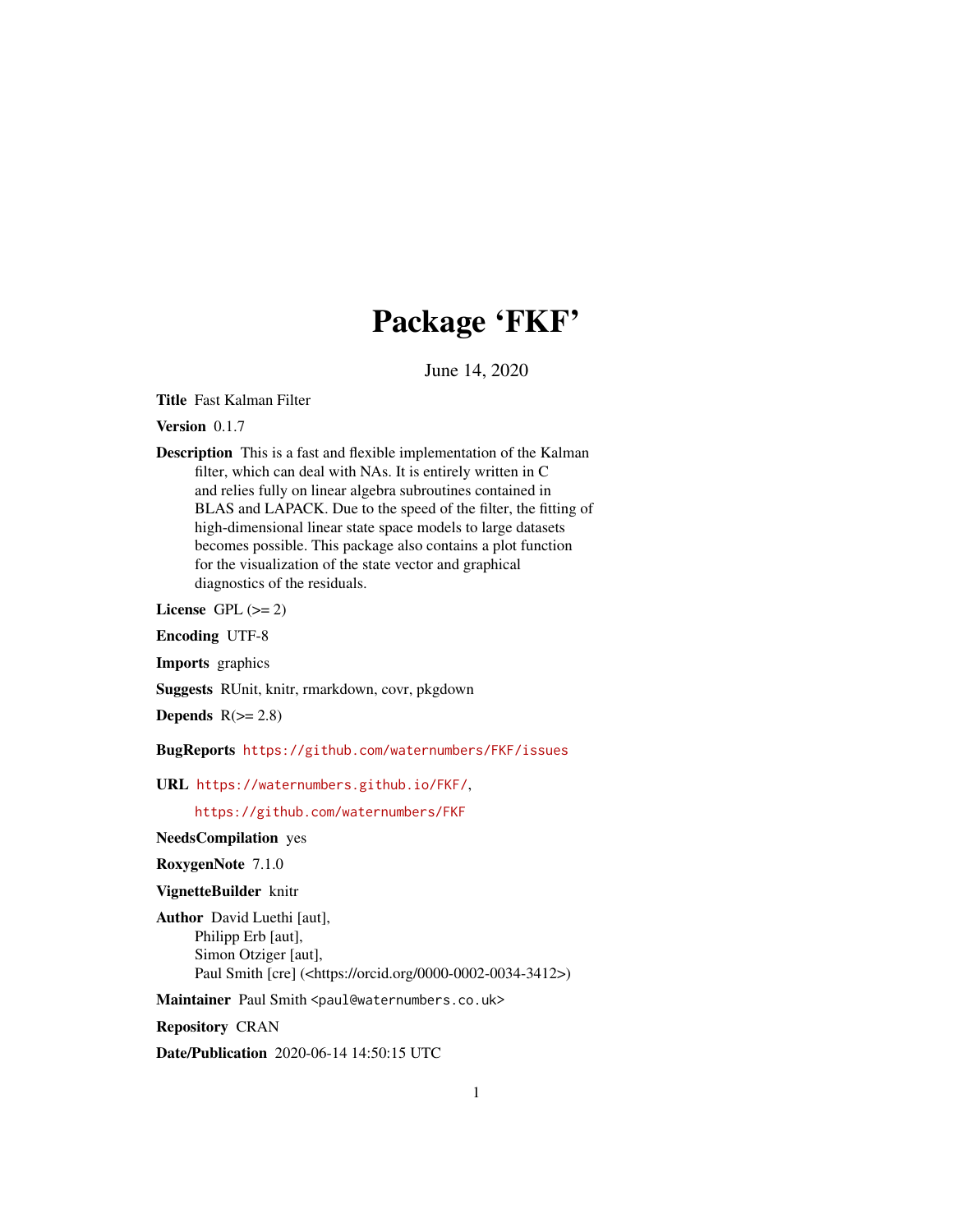### <span id="page-1-0"></span>R topics documented:

#### $\blacksquare$

<span id="page-1-1"></span>

fkf *Fast Kalman filter*

#### Description

This function allows for fast and flexible Kalman filtering. Both, the measurement and transition equation may be multivariate and parameters are allowed to be time-varying. In addition "NA" values in the observations are supported. fkf wraps the C-function FKF which fully relies on linear algebra subroutines contained in BLAS and LAPACK.

#### Usage

fkf(a0, P0, dt, ct, Tt, Zt, HHt, GGt, yt, check.input = TRUE)

#### Arguments

| a0          | A vector giving the initial value/estimation of the state variable.                                                                                                                                                                         |
|-------------|---------------------------------------------------------------------------------------------------------------------------------------------------------------------------------------------------------------------------------------------|
| P0          | A matrix giving the variance of a0.                                                                                                                                                                                                         |
| dt          | A matrix giving the intercept of the transition equation (see <b>Details</b> ).                                                                                                                                                             |
| ct          | A matrix giving the intercept of the measurement equation (see Details).                                                                                                                                                                    |
| Τt          | An array giving the factor of the transition equation (see <b>Details</b> ).                                                                                                                                                                |
| Ζt          | An array giving the factor of the measurement equation (see <b>Details</b> ).                                                                                                                                                               |
| HHt         | An array giving the variance of the innovations of the transition equation (see<br>Details).                                                                                                                                                |
| GGt         | An array giving the variance of the disturbances of the measurement equation<br>(see <b>Details</b> ).                                                                                                                                      |
| yt          | A matrix containing the observations. "NA"-values are allowed (see <b>Details</b> ).                                                                                                                                                        |
| check.input | A logical stating whether the input shall be checked for consistency ("stor-<br>age.mode", "class", and dimensionality, see <b>Details</b> ). This input is depreciated<br>and will be removed in a future version, checks are always made. |

#### Details

#### State space form

The following notation is closest to the one of Koopman et al. The state space model is represented by the transition equation and the measurement equation. Let  $m$  be the dimension of the state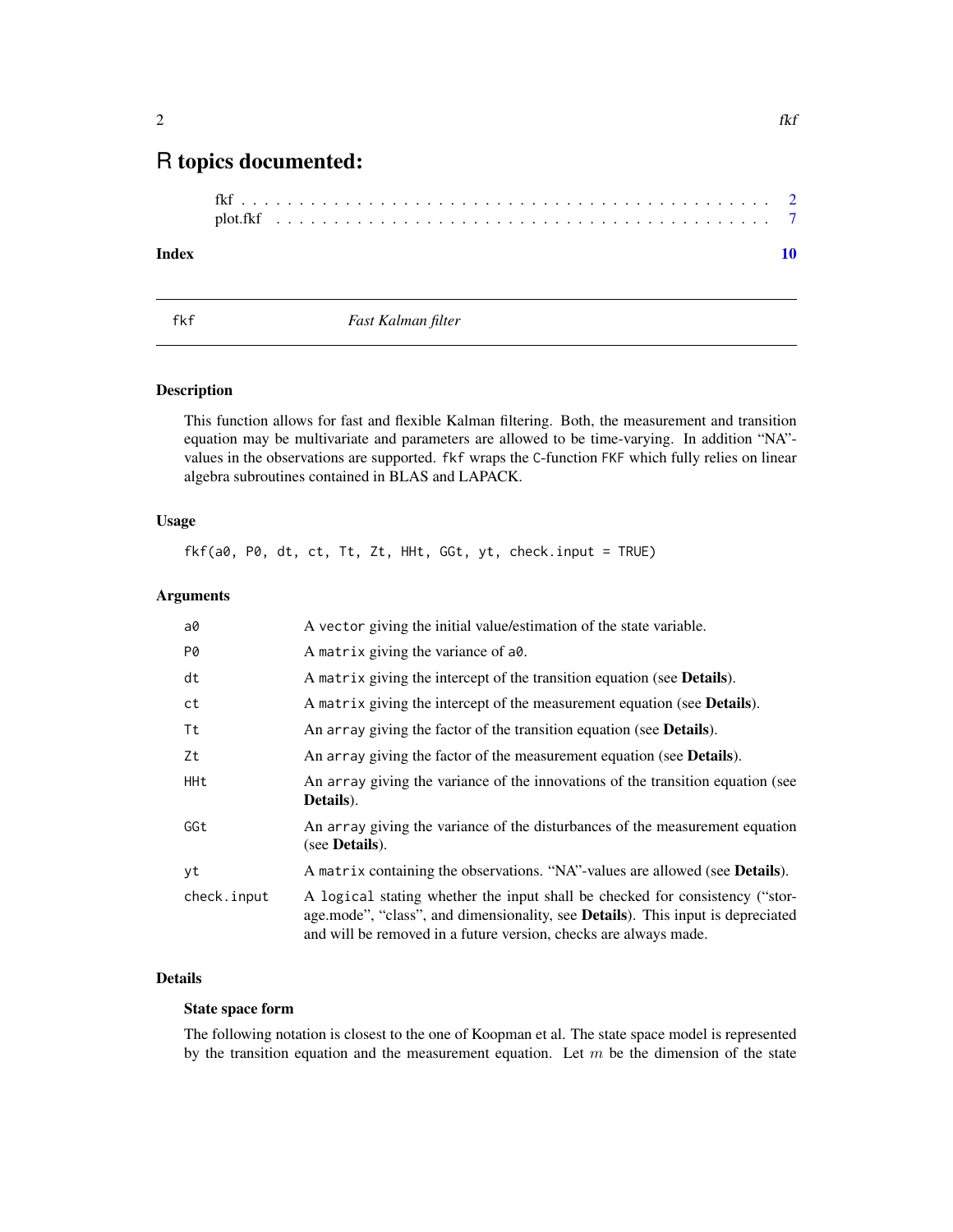variable,  $d$  be the dimension of the observations, and  $n$  the number of observations. The transition equation and the measurement equation are given by

$$
\alpha_{t+1} = d_t + T_t \cdot \alpha_t + H_t \cdot \eta_t
$$

$$
y_t = c_t + Z_t \cdot \alpha_t + G_t \cdot \epsilon_t,
$$

where  $\eta_t$  and  $\epsilon_t$  are iid  $N(0, I_m)$  and iid  $N(0, I_d)$ , respectively, and  $\alpha_t$  denotes the state variable. The parameters admit the following dimensions:

$$
a_t \in R^m \qquad d_t \in R^m \qquad eta_t \in R^m
$$
  
\n
$$
T_t \in R^{m \times m} \qquad H_t \in R^{m \times m}
$$
  
\n
$$
y_t \in R^d \qquad c_t \in R^d \qquad \epsilon_t \in R^d
$$
  
\n
$$
Z_t \in R^{d \times m} \qquad G_t \in R^{d \times d}
$$

Note that fkf takes as input HHt and GGt which corresponds to  $H_t H_t'$  and  $G_t G_t'$ .

#### Iteration:

Let i be the loop variable. The filter iterations are implemented the following way (in case of no NA's):

Initialization:  $if(i == 1) { at[, i] = a0 Pt[, i] = PQ }$ 

Updating equations:

```
vt[,i] = yt[,i] -ct[,i] -Zt[,,i] %*% at[,i]
Ft[,, i] = Zt[,, i] %*% Pt[,, i] %*% t(Zt[,, i]) + GGt[,, i]Kt[,, i] = Pt[,, i] %*% t(Zt[,, i]) %*% solve(Ft[,, i])
att[, i] = at[, i] + Kt[, i] %*% vt[, i]Ptt[,i] = Pt[,,i] -Pt[,,i] %*% t(Zt[,,i]) %*% t(Kt[,,i])
```
Prediction equations:

```
at[, i + 1] = dt[, i] + Tt[, j] %*% att[, i]Pt[,, i + 1] = Tt[,, i] %*% Pt[t[,, i] %*% t(Tt[,, i]) + HHL[,, i]
```
Next iteration:  $i \le i + 1$ goto "Updating equations".

#### NA-values:

NA-values in the observation matrix yt are supported. If particular observations  $yt[$ , i] contain NAs, the NA-values are removed and the measurement equation is adjusted accordingly. When the full vector  $yt[,i]$  is missing the Kalman filter reduces to a prediction step.

#### Parameters:

The parameters can either be constant or deterministic time-varying. Assume the number of observations is n (i.e.  $y = (y_t)_{t=1,\dots,n}$ ,  $y_t = (y_{t1}, \dots, y_{td})$ ). Then, the parameters admit the following classes and dimensions:

- dt either a  $m \times n$  (time-varying) or a  $m \times 1$  (constant) matrix.
- Tt either a  $m \times m \times n$  or a  $m \times m \times 1$  array.
- HHt either a  $m \times m \times n$  or a  $m \times m \times 1$  array.
- ct either a  $d \times n$  or a  $d \times 1$  matrix.
- Zt either a  $d \times m \times n$  or a  $d \times m \times 1$  array.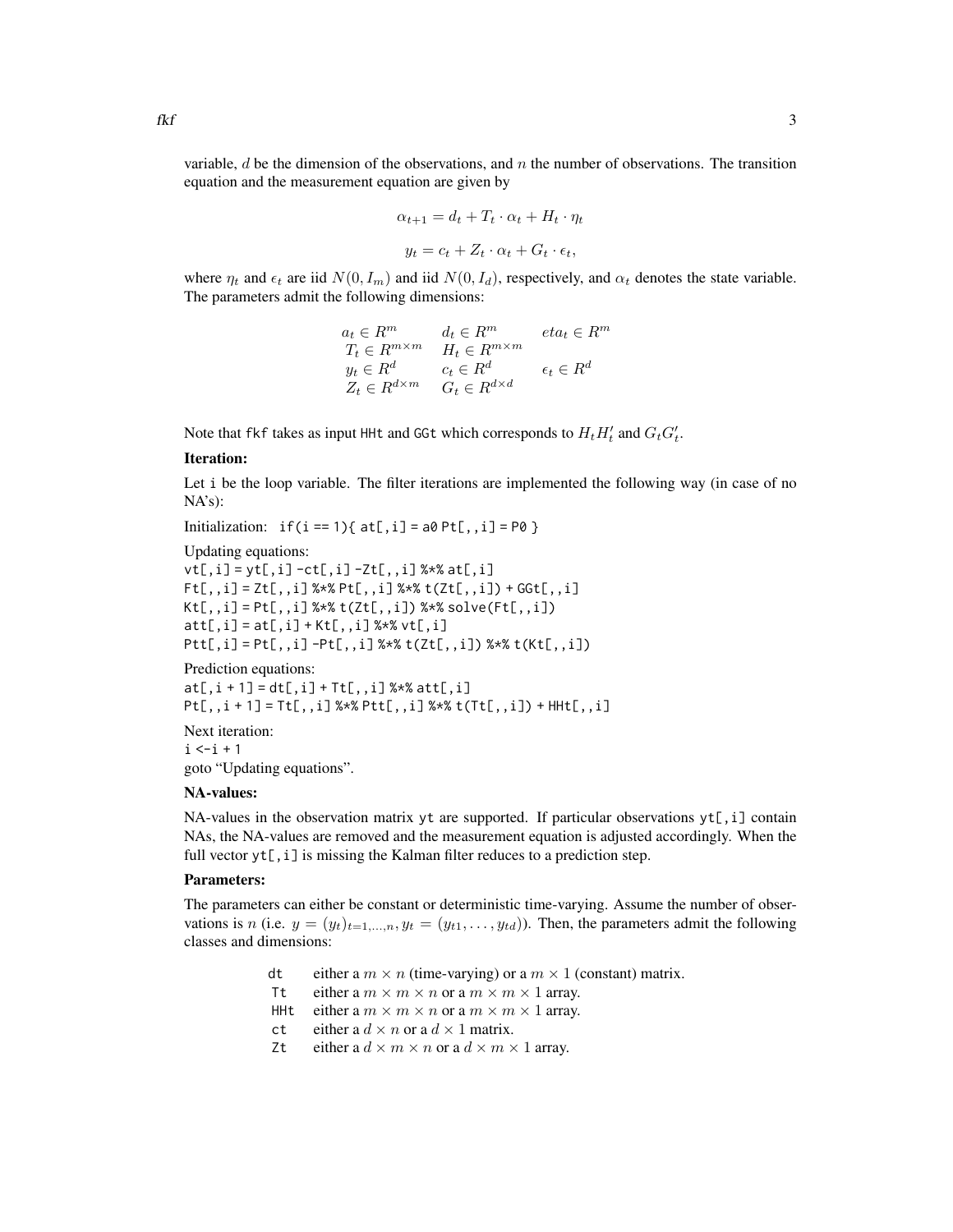GGt either a  $d \times d \times n$  or a  $d \times d \times 1$  array.  $vt$  a  $d \times n$  matrix.

#### BLAS and LAPACK routines used:

The R function fkf basically wraps the C-function FKF, which entirely relies on linear algebra subroutines provided by BLAS and LAPACK. The following functions are used:

> BLAS: dcopy, dgemm, daxpy. LAPACK: dpotri, dpotrf.

FKF is called through the .Call interface. Internally, FKF extracts the dimensions, allocates memory, and initializes the R-objects to be returned. FKF subsequently calls cfkf which performs the Kalman filtering.

The only critical part is to compute the inverse of  $F_t$  and the determinant of  $F_t$ . If the inverse can not be computed, the filter stops and returns the corresponding message in status (see Value). If the computation of the determinant fails, the filter will continue, but the log-likelihood (element logLik) will be "NA".

The inverse is computed in two steps: First, the Cholesky factorization of  $F_t$  is calculated by dpotrf. Second, dpotri calculates the inverse based on the output of dpotrf. The determinant of  $F_t$  is computed using again the Cholesky decomposition.

#### Value

An S3-object of class "fkf", which is a list with the following elements:

- att A  $m \times n$ -matrix containing the filtered state variables, i.e.  $a_{t|t} = E(\alpha_t|y_t)$ .
- at A  $m \times (n + 1)$ -matrix containing the predicted state variables, i.e.  $a_t = E(\alpha_t | y_{t-1})$ .
- Ptt A  $m \times m \times n$ -array containing the variance of att, i.e.  $P_{t|t} = var(\alpha_t|y_t)$ .
- Pt A  $m \times m \times (n + 1)$ -array containing the variances of at, i.e.  $P_t = var(\alpha_t | y_{t-1})$ .
- vt A  $d \times n$ -matrix of the prediction errors given by  $v_t = y_t c_t Z_t a_t$ .
- Ft A  $d \times d \times n$ -array which contains the variances of vt, i.e.  $F_t = var(v_t)$ .
- Kt A  $m \times d \times n$ -array containing the "Kalman gain" (ambiguity, see calculation above).
- logLik The log-likelihood.

status A vector which contains the status of LAPACK's dpotri and dpotrf.  $(0, 0)$  means successful exit.

sys.time The time elapsed as an object of class "proc\_time".

The first element of both at and Pt is filled with the function arguments  $a\theta$  and P $\theta$ , and the last, i.e. the  $(n + 1)$ -th, element of at and Pt contains the predictions

 $at(n+1) = E(\alpha_{n+1}|y_n)$  and  $Pt[, n+1] = var(\alpha_{n+1}|y_n).$ 

#### Usage

fkf(a0,P0,dt,ct,Tt,Zt,HHt,GGt,yt,check.input = TRUE)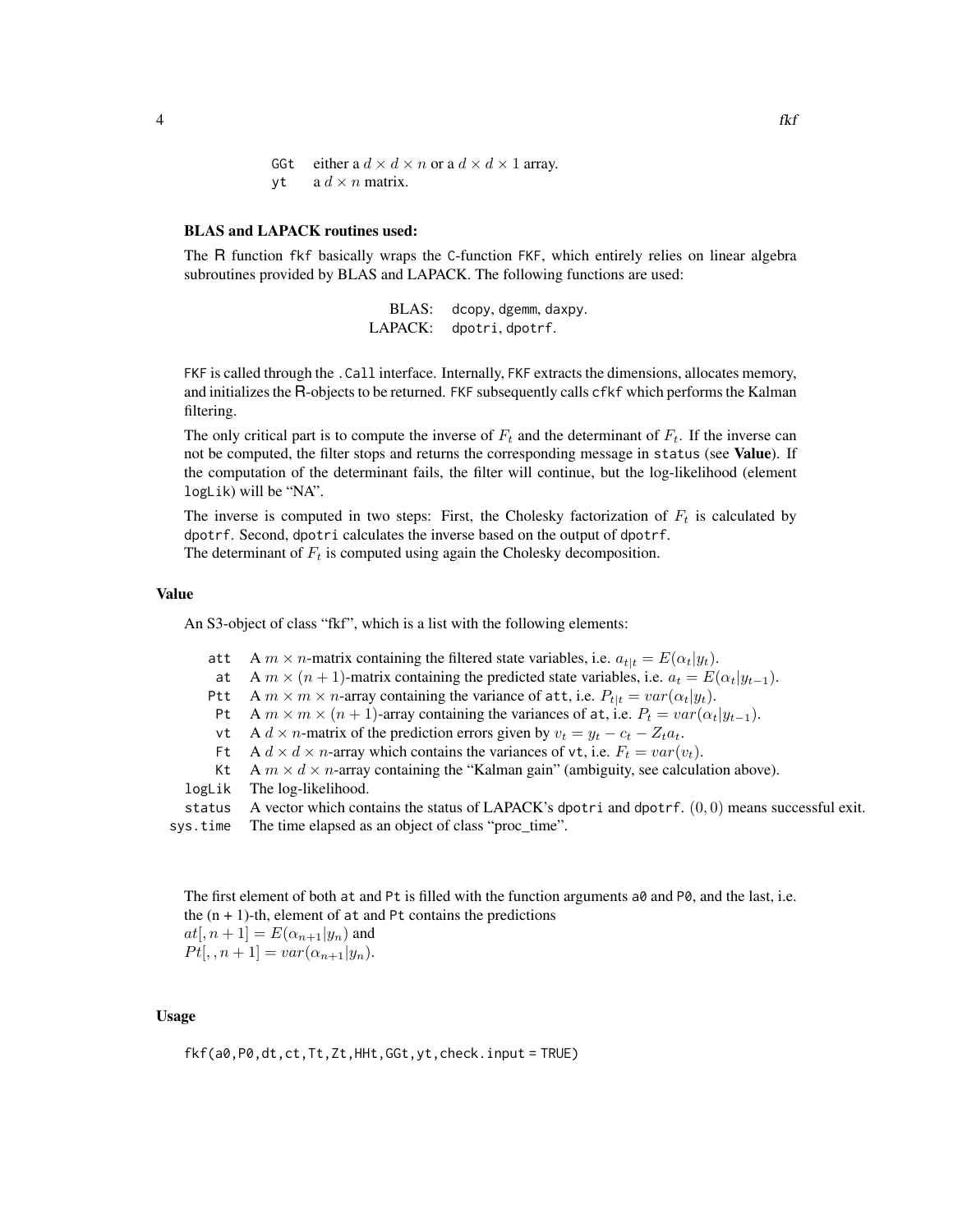#### References

Harvey, Andrew C. (1990). *Forecasting, Structural Time Series Models and the Kalman Filter*. Cambridge University Press.

Hamilton, James D. (1994). *Time Series Analysis*. Princeton University Press.

Koopman, S. J., Shephard, N., Doornik, J. A. (1999). *Statistical algorithms for models in state space using SsfPack 2.2*. Econometrics Journal, Royal Economic Society, vol. 2(1), pages 107-160.

#### See Also

[plot](#page-6-1) to visualize and analyze fkf-objects, [KalmanRun](#page-0-0) from the stats package, function dlmFilter from package dlm.

#### Examples

```
## <--------------------------------------------------------------------------->
## Example 1: ARMA(2, 1) model estimation.
## <--------------------------------------------------------------------------->
## This example shows how to fit an ARMA(2, 1) model using this Kalman
## filter implementation (see also stats' makeARIMA and KalmanRun).
n < -1000## Set the AR parameters
ar1 < -0.6ar2 < -0.2ma1 < -0.2sigma \leq sqrt(0.2)## Sample from an ARMA(2, 1) process
a \leq -\arima.sim(model = list(ar = c(ar1, ar2), ma = ma1), n = n,innov = rnorm(n) * sigma)## Create a state space representation out of the four ARMA parameters
arma21ss <- function(ar1, ar2, ma1, sigma) {
    Tt \le matrix(c(ar1, ar2, 1, 0), ncol = 2)
   Zt \leq matrix(c(1, 0), ncol = 2)
   ct <- matrix(0)
   dt \leq matrix(0, nrow = 2)
   GGt \leq matrix(0)
   H \le - matrix(c(1, ma1), nrow = 2) * sigma
   HHt <- H %*% t(H)
   a0 < -c(0, 0)P0 \leq - matrix(1e6, nrow = 2, ncol = 2)
    return(list(a0 = a0, P0 = P0, ct = ct, dt = dt, Zt = Zt, Tt = Tt, GGt = GGt,
                HHt = HHt))
}
## The objective function passed to 'optim'
objective <- function(theta, yt) {
    sp <- arma21ss(theta["ar1"], theta["ar2"], theta["ma1"], theta["sigma"])
    ans \leq fkf(a0 = sp$a0, P0 = sp$P0, dt = sp$dt, ct = sp$ct, Tt = sp$Tt,
               Zt = sp$Zt, HHt = sp$HHt, Ggt = sp$GGt, yt = yt)
```
<span id="page-4-0"></span> $f$ kf  $\overline{\phantom{a}}$  5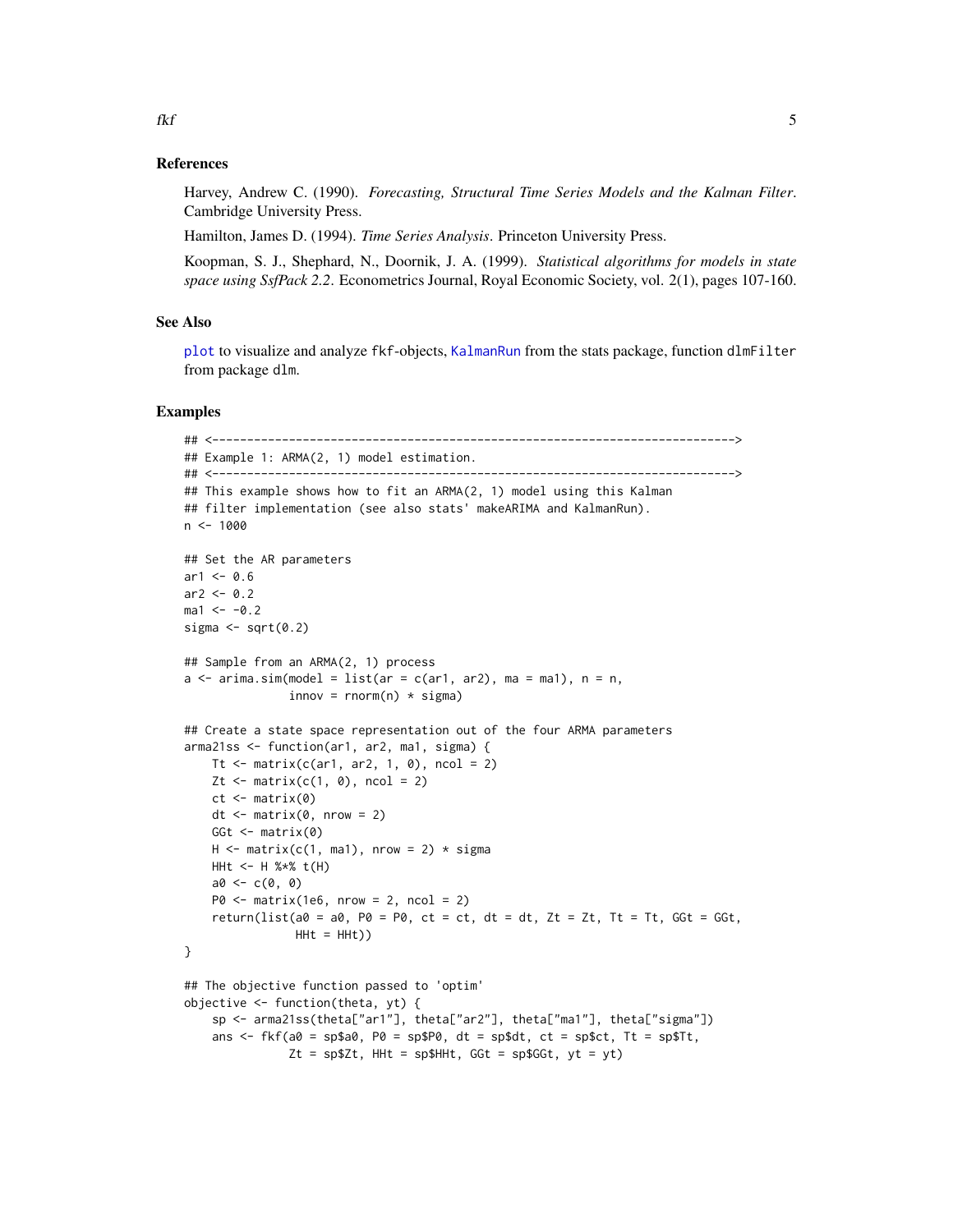```
return(-ans$logLik)
}
theta \leq c(ar = c(0, 0), ma1 = 0, sigma = 1)
fit \le optim(theta, objective, yt = rbind(a), hessian = TRUE)
fit
## Confidence intervals
rbind(fit$par - qnorm(0.975) * sqrt(diag(solve(fit$hessian))),
      fit$par + qnorm(0.975) * sqrt(diag(solve(fit$hessian))))
## Filter the series with estimated parameter values
sp <- arma21ss(fit$par["ar1"], fit$par["ar2"], fit$par["ma1"], fit$par["sigma"])
ans \leq fkf(a0 = sp$a0, P0 = sp$P0, dt = sp$dt, ct = sp$ct, Tt = sp$Tt,
           Zt = sp$Zt, HHL = sp$HHt, GGL = sp$GGt, yt = rhind(a))## Compare the prediction with the realization
plot(ans, at.idx = 1, att.idx = NA, CI = NA)
lines(a, lty = "dotted")
## Compare the filtered series with the realization
plot(ans, at.idx = NA, att.idx = 1, CI = NA)
lines(a, lty = "dotted")
## Check whether the residuals are Gaussian
plot(ans, type = "resid.qq")
## Check for linear serial dependence through 'acf'
plot(ans, type = "acf")
## <--------------------------------------------------------------------------->
## Example 2: Local level model for the Nile's annual flow.
## <--------------------------------------------------------------------------->
## Transition equation:
## alpha[t+1] = alpha[t] + eta[t], eta[t] ~ N(\emptyset, H) HHt)
## Measurement equation:
## y[t] = alpha[t] + eps[t], eps[t] ~ N(0, GGt)y <- Nile
y[c(3, 10)] \leftarrow NA # NA values can be handled
## Set constant parameters:
dt \le- ct \le- matrix(0)
Zt \le- Tt \le- matrix(1)
a0 <- y[1] # Estimation of the first year flow
P0 <- matrix(100) # Variance of 'a0'
## Estimate parameters:
fit.fkf <- optim(c(HHt = var(y, na.rm = TRUE) * .5,
                  GGt = var(y, na.rm = TRUE) * .5,
                 fn = function(par, ...)-fkf(HHt = matrix(par[1]), GGt = matrix(par[2]), ...)$logLik,
```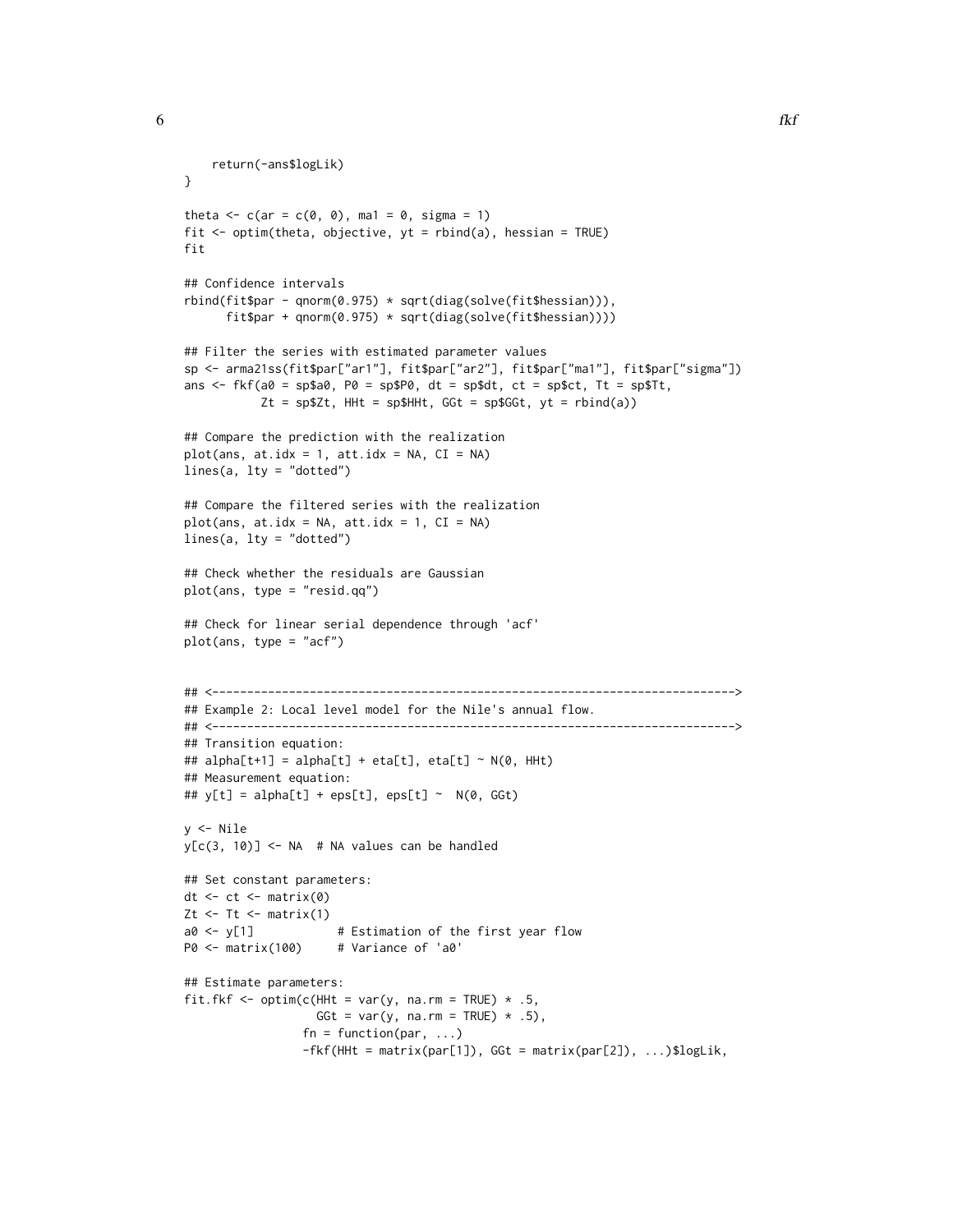#### <span id="page-6-0"></span>plot.fkf 7

```
yt = rbind(y), a0 = a0, P0 = P0, dt = dt, ct = ct,
                 Zt = Zt, Tt = Tt## Filter Nile data with estimated parameters:
fkf.obj <- fkf(a0, P0, dt, ct, Tt, Zt, HHt = matrix(fit.fkf$par[1]),
               GGt = matrix(fit.fkf$par[2]), yt =rbind(y))
## Compare with the stats' structural time series implementation:
fit.stats <- StructTS(y, type = "level")
fit.fkf$par
fit.stats$coef
## Plot the flow data together with fitted local levels:
plot(y, main = "Nile flow")
lines(fitted(fit.stats), col = "green")
lines(ts(fkf.obj$att[1, ], start = start(y), frequency = frequency(y)), col = "blue")
legend("top", c("Nile flow data", "Local level (StructTS)", "Local level (fkf)"),
       col = c("black", "green", "blue"), lty = 1)
```
<span id="page-6-1"></span>

#### plot.fkf *Plotting fkf objects*

#### Description

Plotting method for objects of class [fkf](#page-1-1). This function provides tools for graphical analysis of the Kalman filter output: Visualization of the state vector, QQ-plot of the individual residuals, QQ-plot of the Mahalanobis distance, auto- as well as crosscorrelation function of the residuals.

#### Usage

```
## S3 method for class 'fkf'
plot(
  x,
  type = c("state", "resid.qq", "qqchisq", "acf"),
 CI = 0.95,at.idx = 1: nrow(x$at),att.idx = 1:nrow(x$att),...
)
```
#### Arguments

|      | The output of fkf.                                                                                           |
|------|--------------------------------------------------------------------------------------------------------------|
| type | A string stating what shall be plotted (see <b>Details</b> ).                                                |
| СI   | The confidence interval in case type == "state". Set CI to NA if no confidence<br>interval shall be plotted. |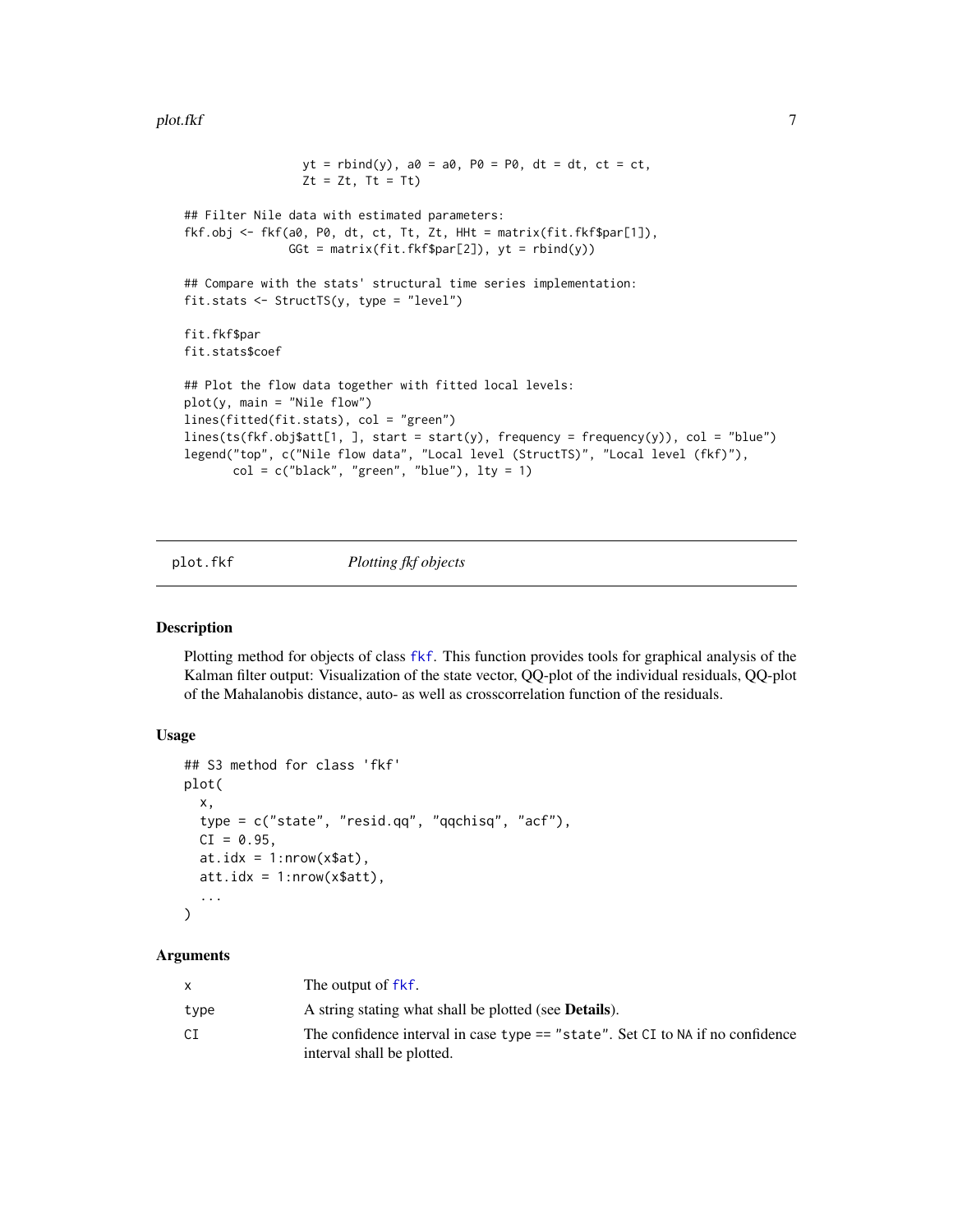<span id="page-7-0"></span>

| at.idx  | An vector giving the indexes of the predicted state variables which shall be plot-<br>ted if type $==$ "state". |
|---------|-----------------------------------------------------------------------------------------------------------------|
| att.idx | An vector giving the indexes of the filtered state variables which shall be plotted<br>if type $==$ "state".    |
| .       | Arguments passed to either plot, ganorm, gaplot or acf.                                                         |

#### Details

The argument type states what shall be plotted. type must partially match one of the following:

- state The state variables are plotted. By the arguments at.idx and att.idx, the user can specify which of the predicted  $(a_t)$  and filtered  $(a_{t|t})$  state variables will be drawn.
- resid.qq Draws a QQ-plot for each residual-series invt.
- qqchisq A Chi-Squared QQ-plot will be drawn to graphically test for multivariate normality of the residuals based on the Mahalanobis distance.
- acf Creates a pairs plot with the autocorrelation function ([acf](#page-0-0)) on the diagonal panels and the crosscorrelation function ([ccf](#page-0-0)) of the residuals on the off-diagnoal panels.

#### Value

Invisibly returns an list with components:

| distance The Mahalanobis distance of the residuals as a vector of length $n$ .                                               |
|------------------------------------------------------------------------------------------------------------------------------|
| std.resid The standardized residuals as an $d \times n$ -matrix. It should hold that $std.resid_{ij}$ iid $\sim N_d(0, I)$ , |

where  $d$  denotes the dimension of the data and  $n$  the number of observations.

#### usage

```
plot(x, type = c("state", "resid.qq", "qqchisq", "acf"), CI = 0.95, at.idx = 1:nrow(x$at), att.idx= 1:nrow(x$att), \ldots
```
#### See Also

[fkf](#page-1-1)

#### Examples

```
## <--------------------------------------------------------------------------->
## Example 3: Local level model for the treering data
## <--------------------------------------------------------------------------->
## Transition equation:
## alpha[t+1] = alpha[t] + eta[t], eta[t] ~ N(\emptyset, H) HHt)
## Measurement equation:
## y[t] = alpha[t] + eps[t], eps[t] ~ N(0, GGt)y <- treering
y[c(3, 10)] <- NA # NA values can be handled
```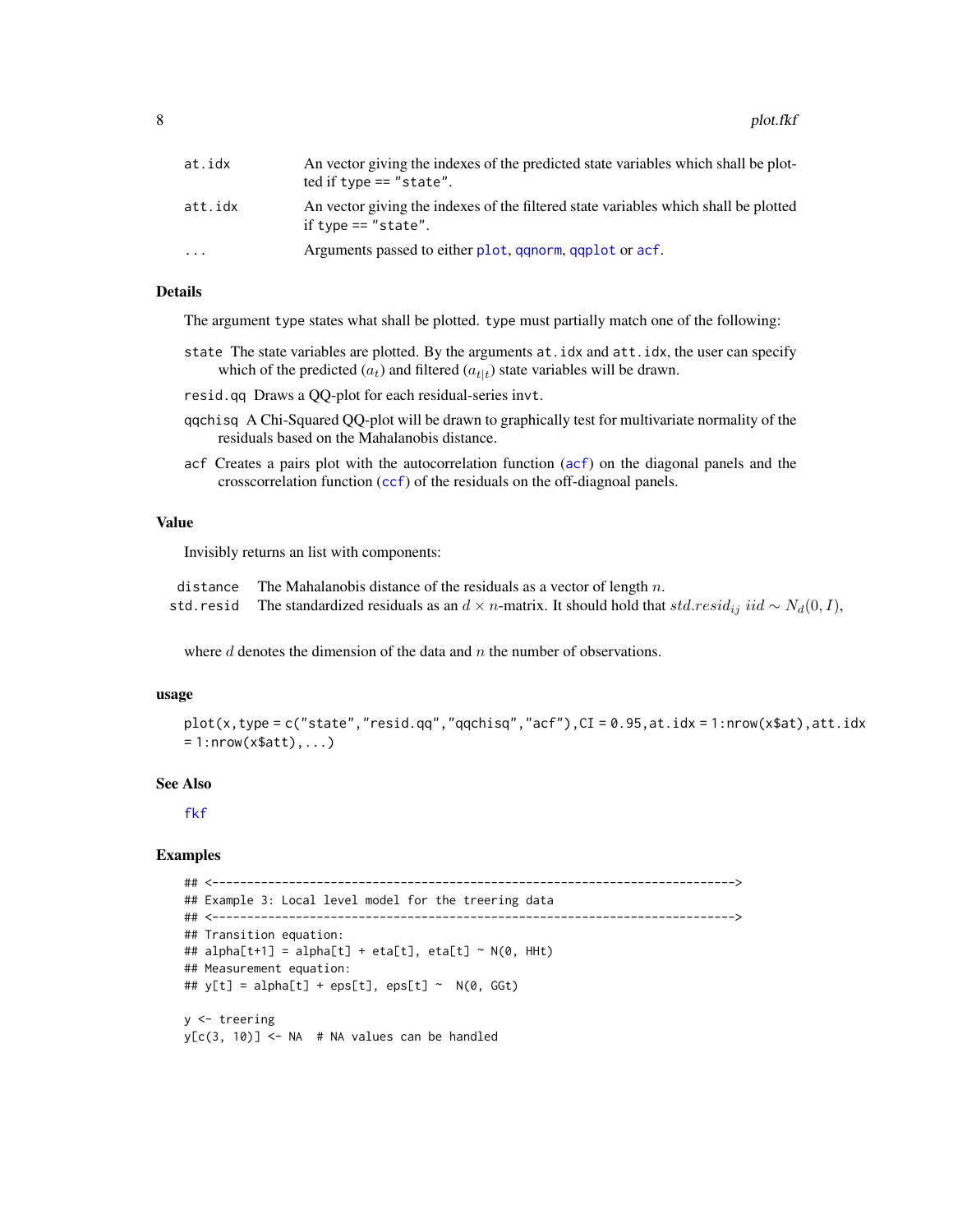```
## Set constant parameters:
dt \leftarrow ct \leftarrow matrix(\theta)Zt <- Tt <- array(1, c(1, 1, 1))a0 \leq y[1] # Estimation of the first width
P0 <- matrix(100) # Variance of 'a0'
## Estimate parameters:
fit.fkf <- optim(c(HHt = var(y, na.rm = TRUE) * .5,
                   GGt = var(y, na.rm = TRUE) * .5,
                 fn = function(par, ...)-fkf(HHt = array(par[1], c(1,1,1)), GGt = array(par[2], c(1,1,1)), ...)$logLik,
                 yt = rbind(y), a0 = a0, P0 = P0, dt = dt, ct = ct,
                 Zt = Zt, Tt = Tt)
## Filter tree ring data with estimated parameters:
fkf.obj <- fkf(a0, P0, dt, ct, Tt, Zt, HHt = array(fit.fkf$par[1],c(1,1,1)),
               GGt = array(fit.fkf$par[2],c(1,1,1)), yt = rbind(y))
## Plot the width together with fitted local levels:
plot(y, main = "Treering data")
lines(ts(fkf.obj$att[1, ], start = start(y), frequency = frequency(y)), col = "blue")
legend("top", c("Treering data", "Local level"), col = c("black", "blue"), lty = 1)
## Check the residuals for normality:
plot(fkf.obj, type = "resid.qq")
## Test for autocorrelation:
plot(fkf.obj, type = "acf", na.action = na.pass)
```